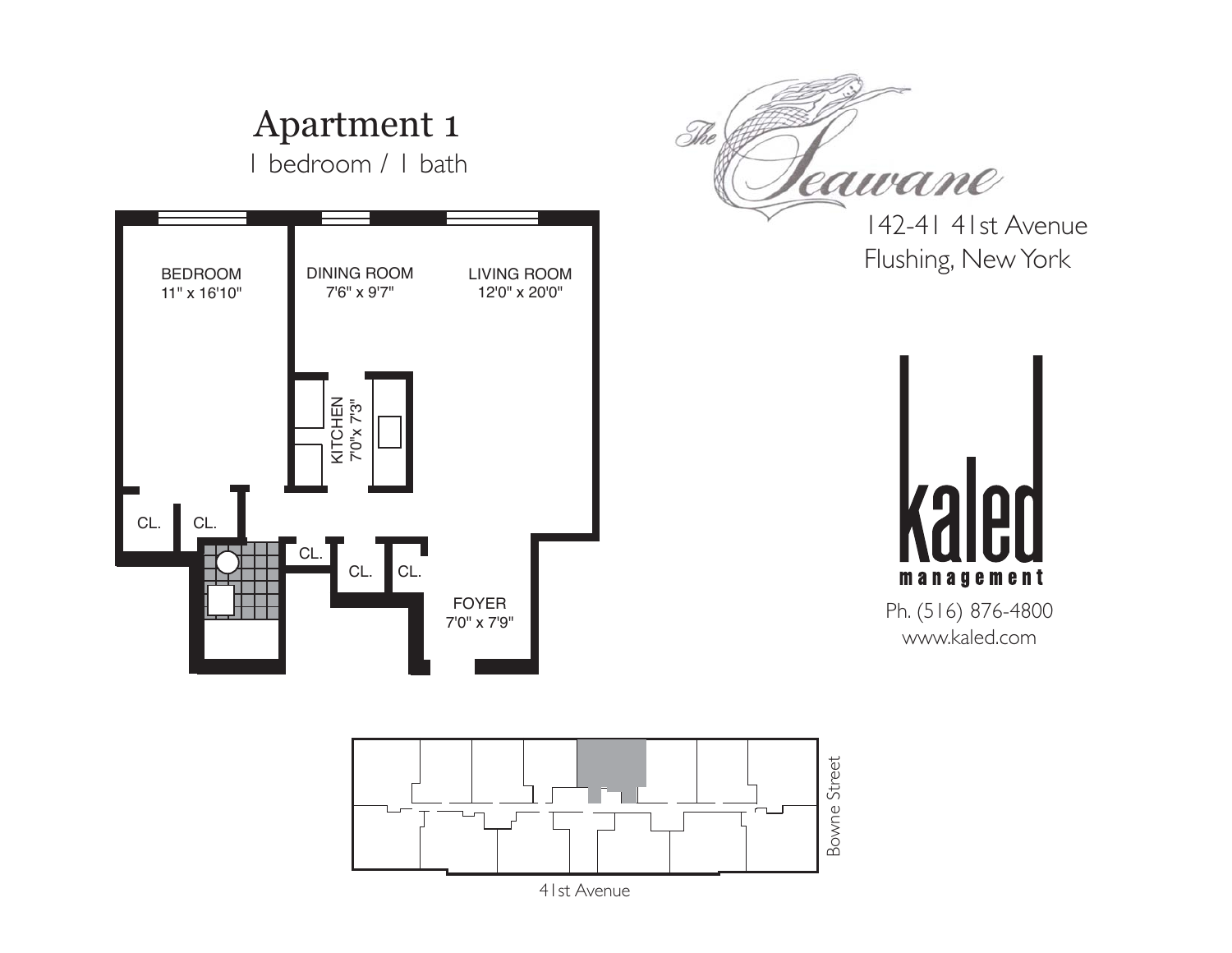

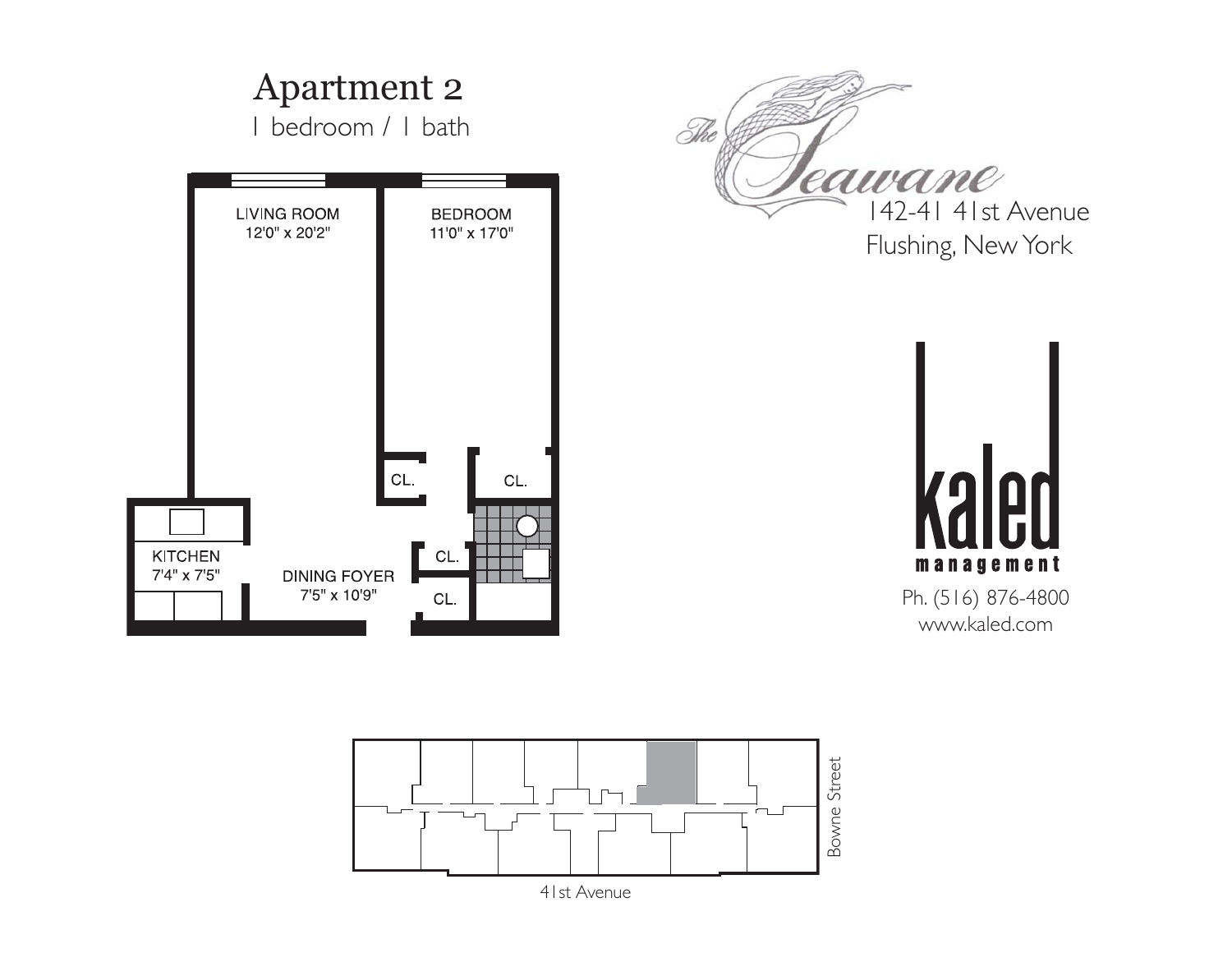

![](_page_2_Figure_1.jpeg)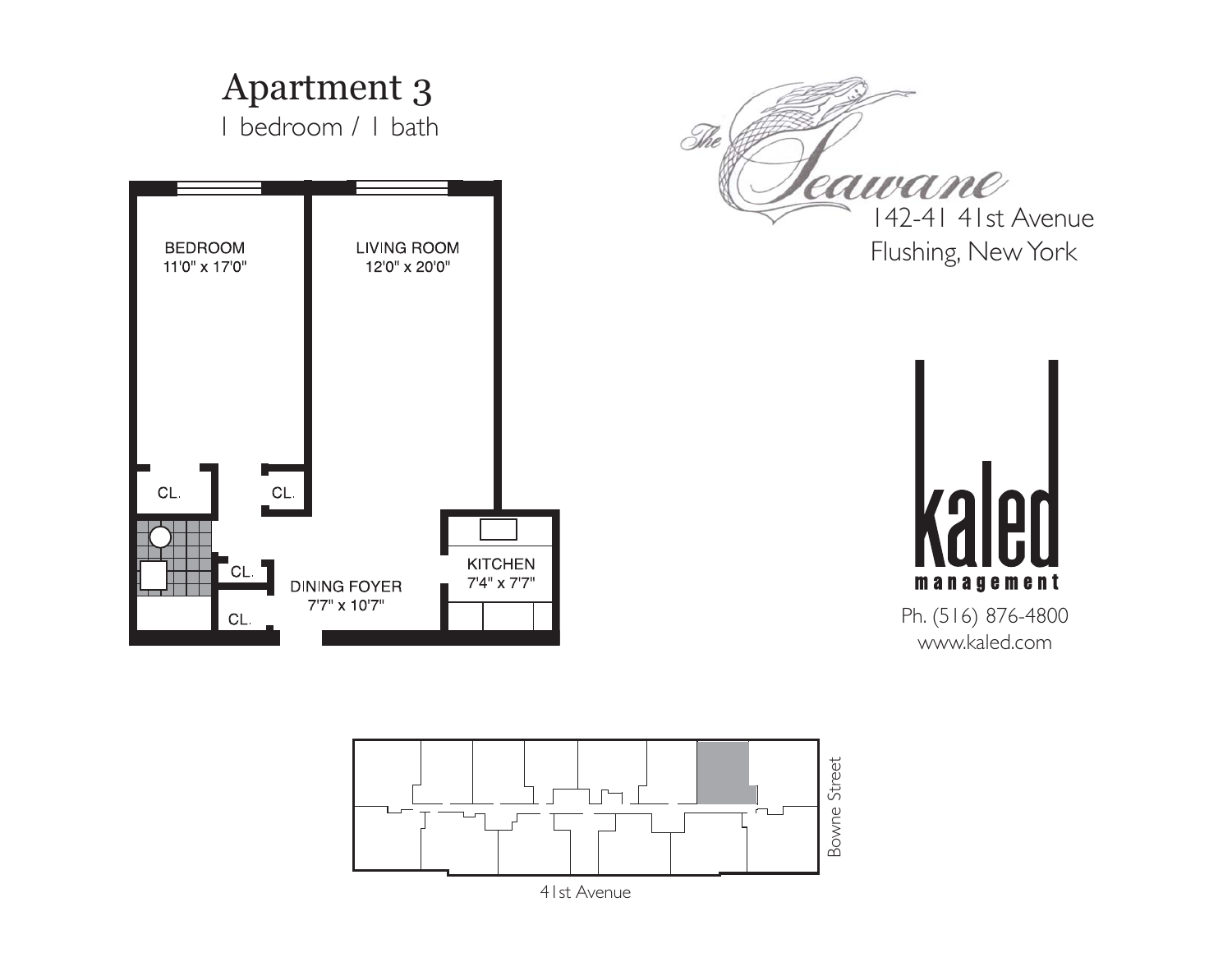![](_page_3_Figure_0.jpeg)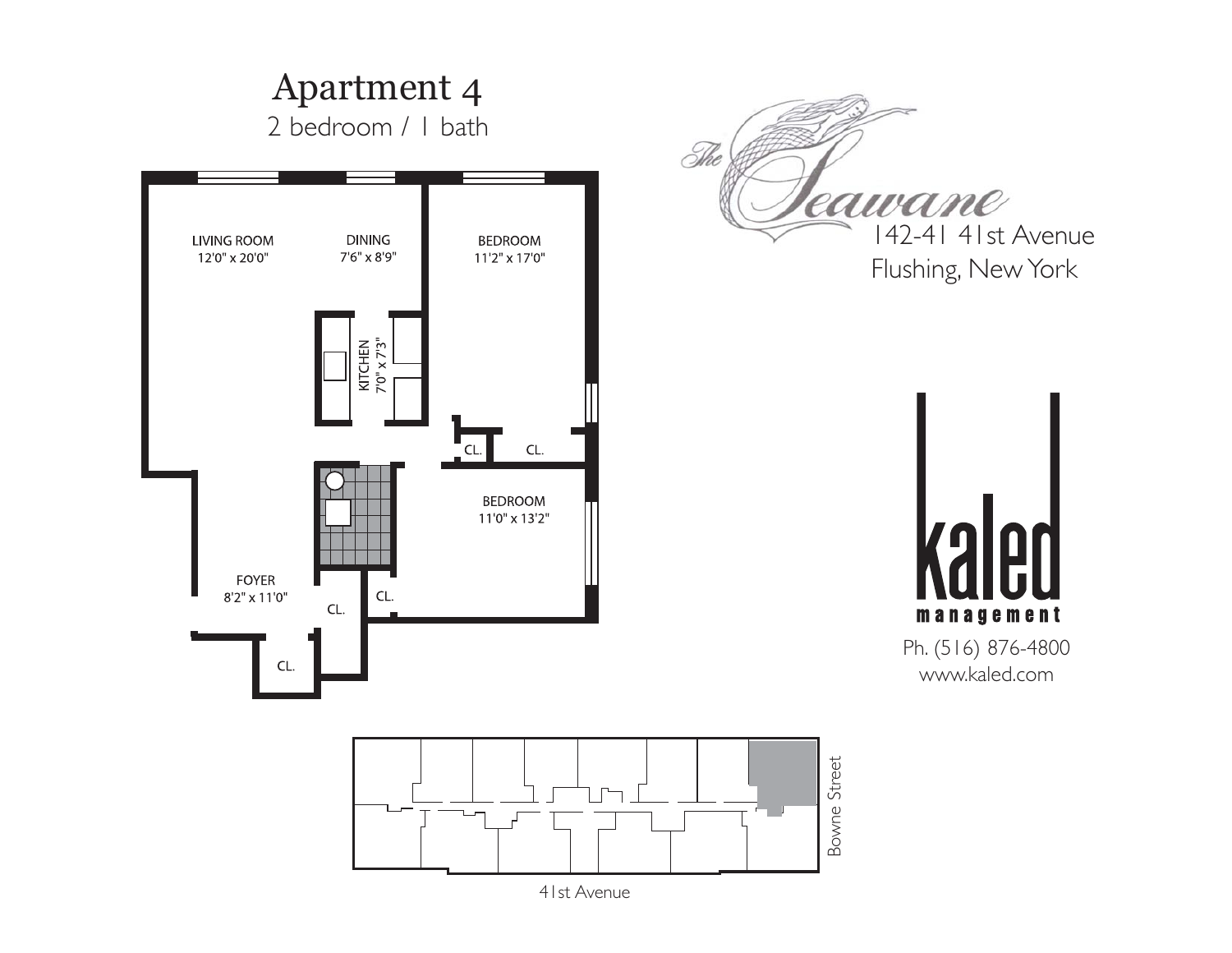![](_page_4_Figure_0.jpeg)

![](_page_4_Figure_1.jpeg)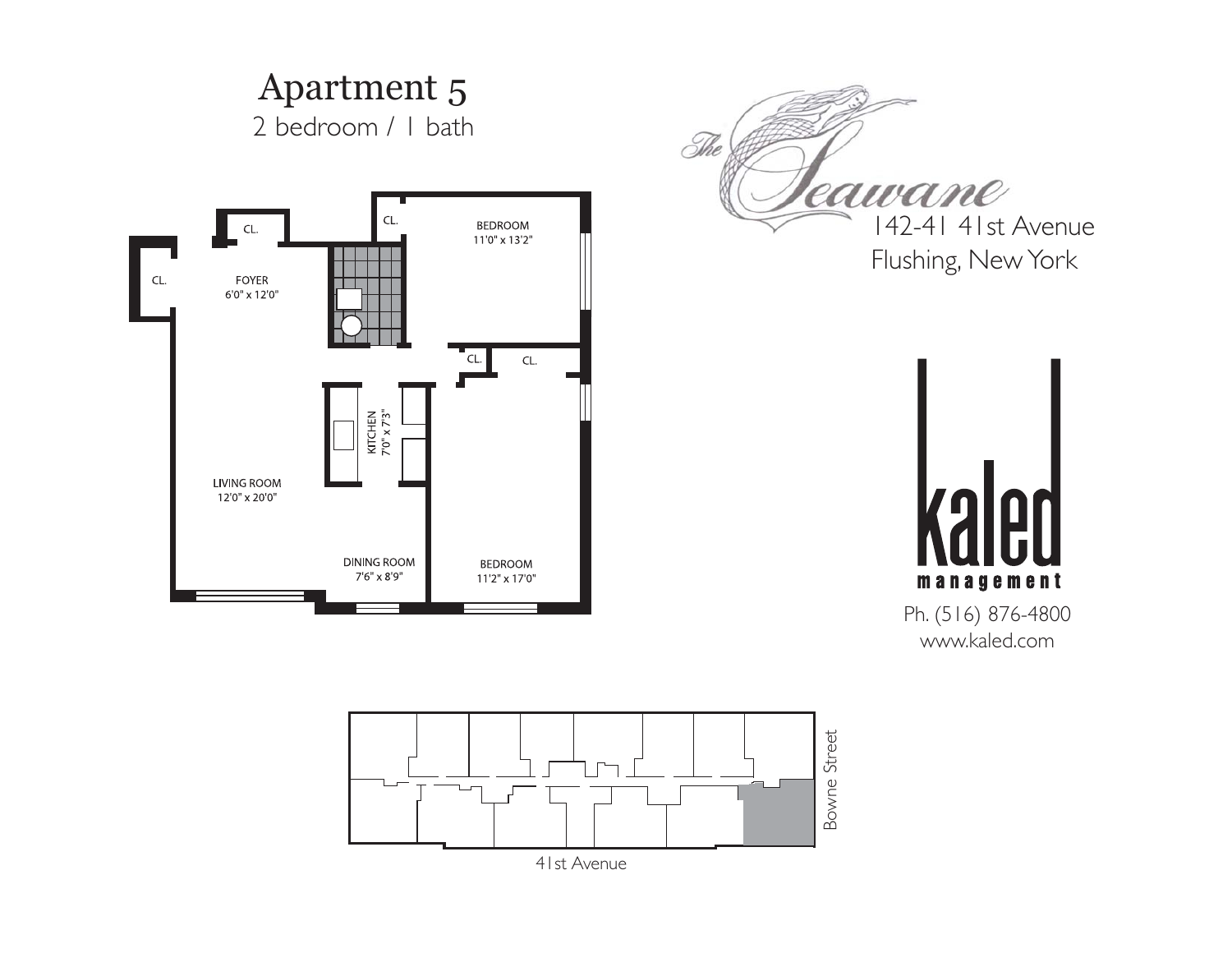![](_page_5_Figure_0.jpeg)

![](_page_5_Figure_1.jpeg)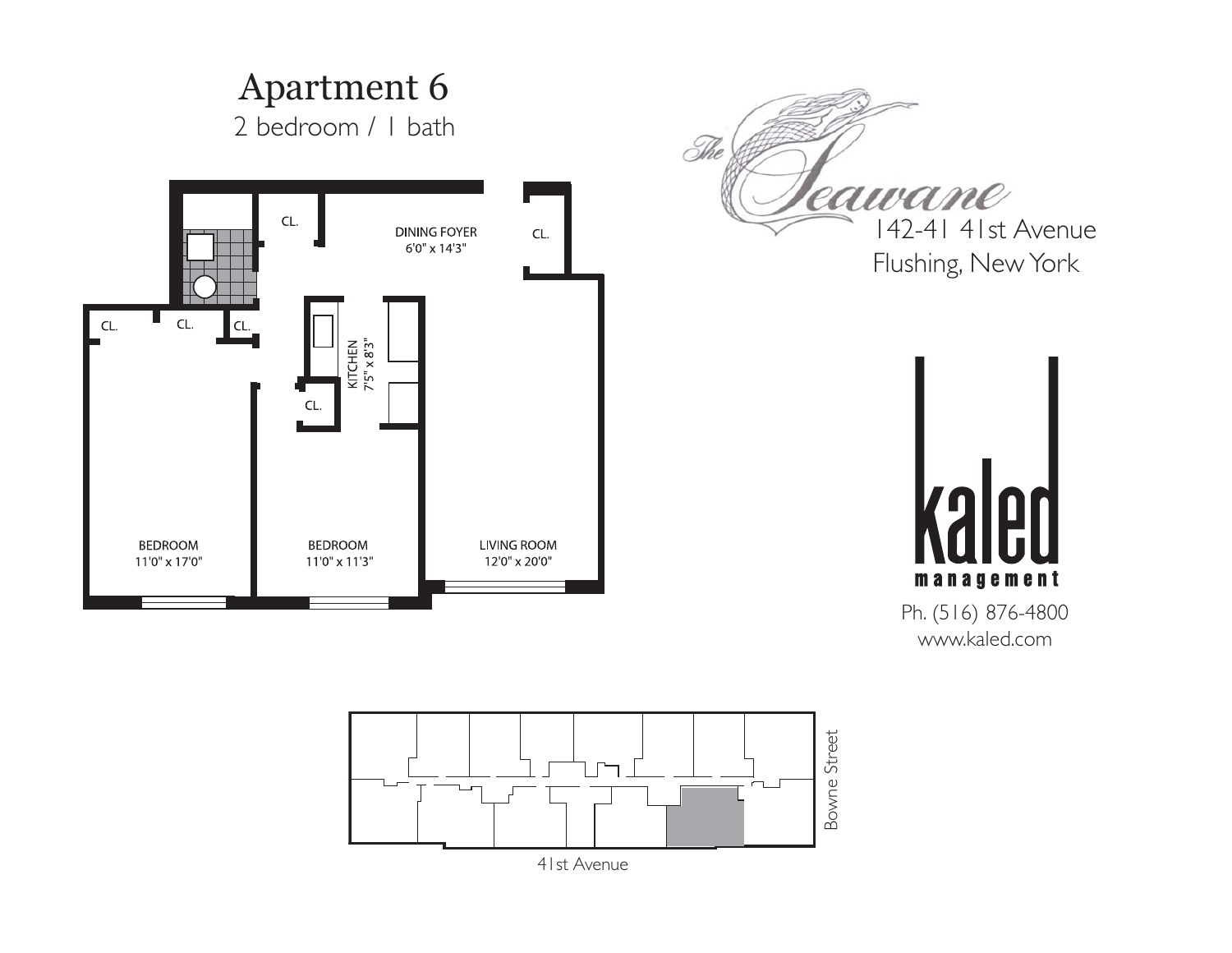![](_page_6_Figure_0.jpeg)

![](_page_6_Picture_1.jpeg)

142-41 41st Avenue Flushing, New York

![](_page_6_Picture_3.jpeg)

Ph. (516) 876-4800 www.kaled.com

![](_page_6_Figure_5.jpeg)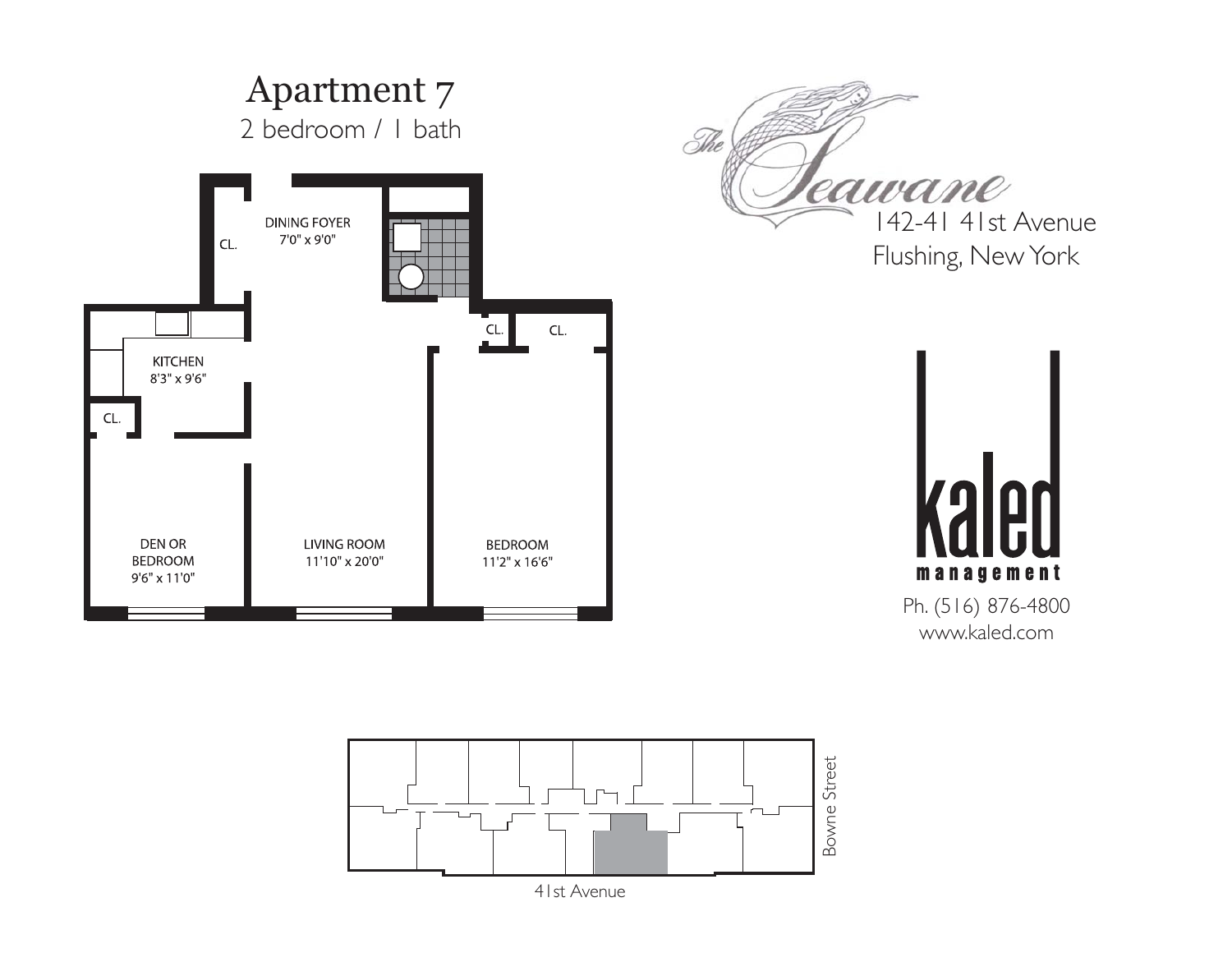![](_page_7_Figure_0.jpeg)

![](_page_7_Figure_1.jpeg)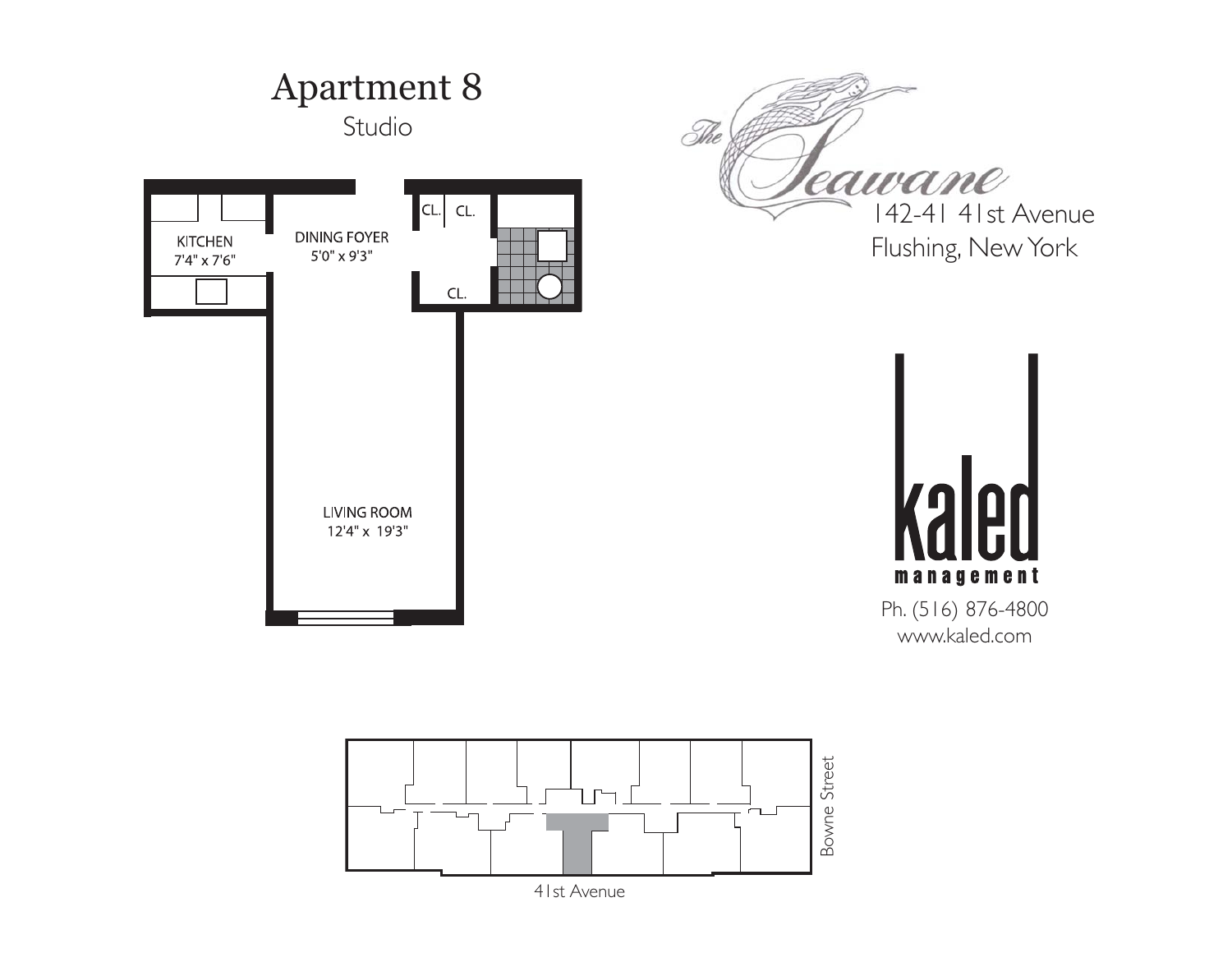![](_page_8_Figure_0.jpeg)

![](_page_8_Figure_1.jpeg)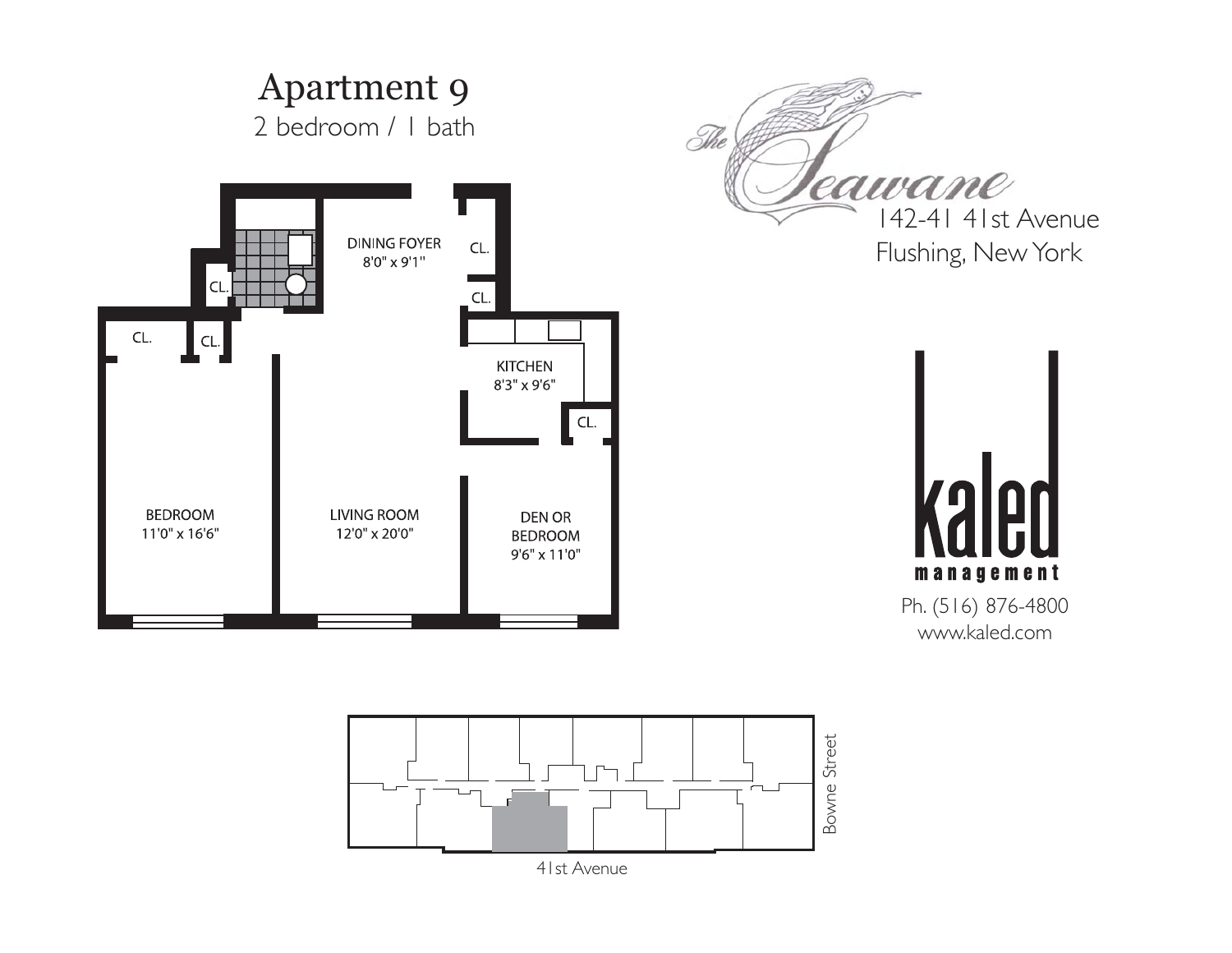![](_page_9_Picture_0.jpeg)

Bowne Street Bowne Street┍┓

Ph. (516) 876-4800 www.kaled.com

41st Avenue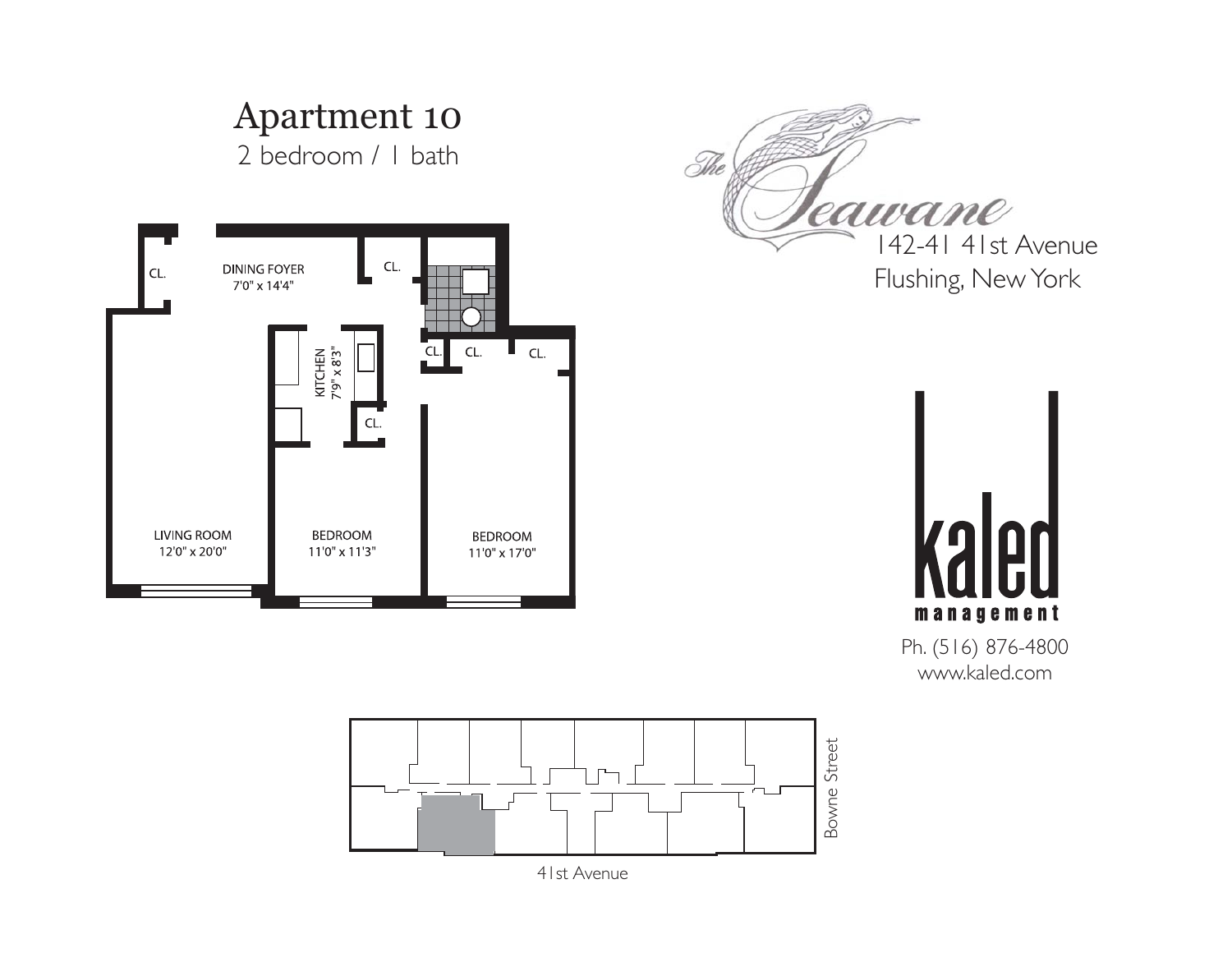![](_page_10_Figure_0.jpeg)

![](_page_10_Figure_1.jpeg)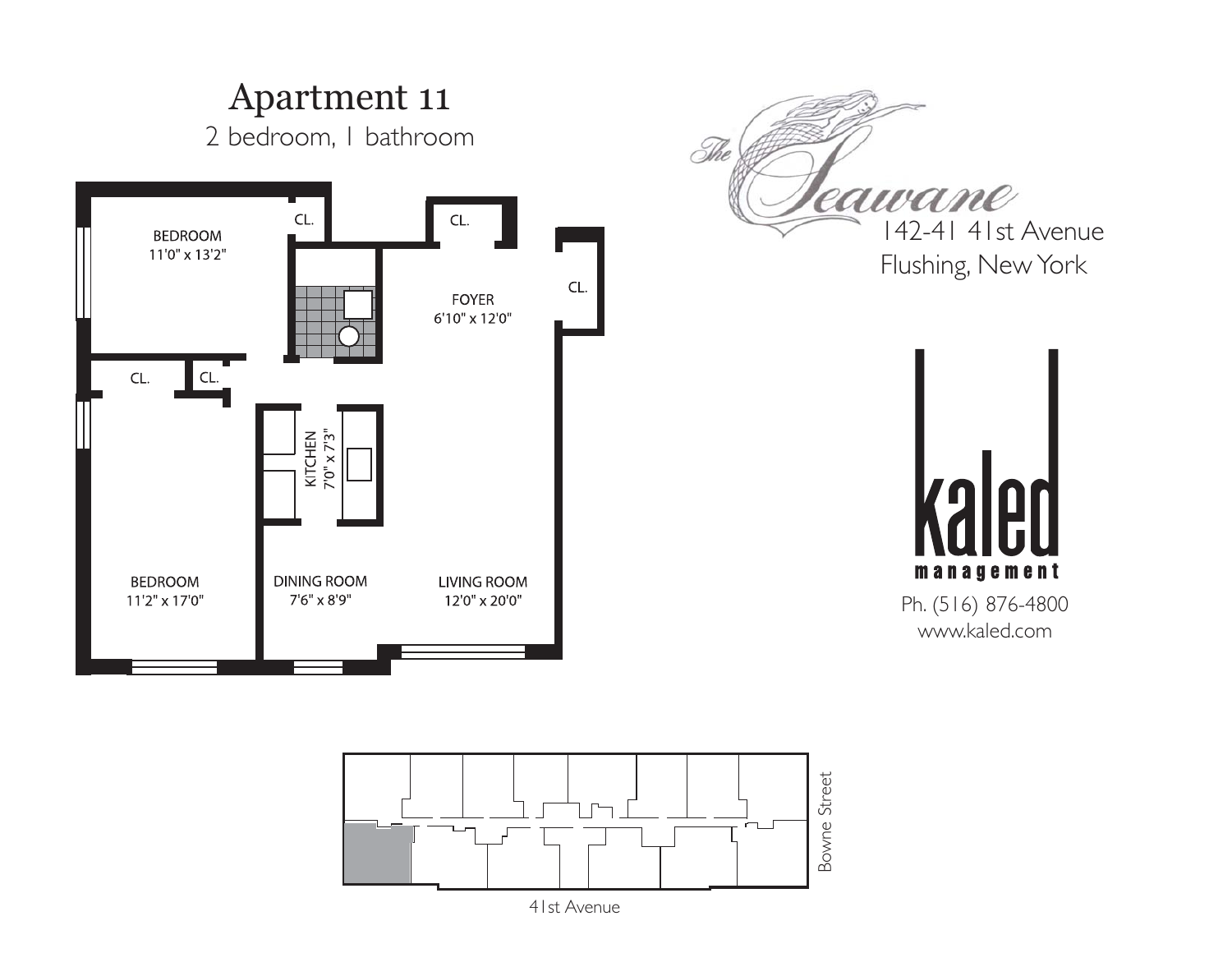![](_page_11_Figure_0.jpeg)

![](_page_11_Figure_1.jpeg)

41st Avenue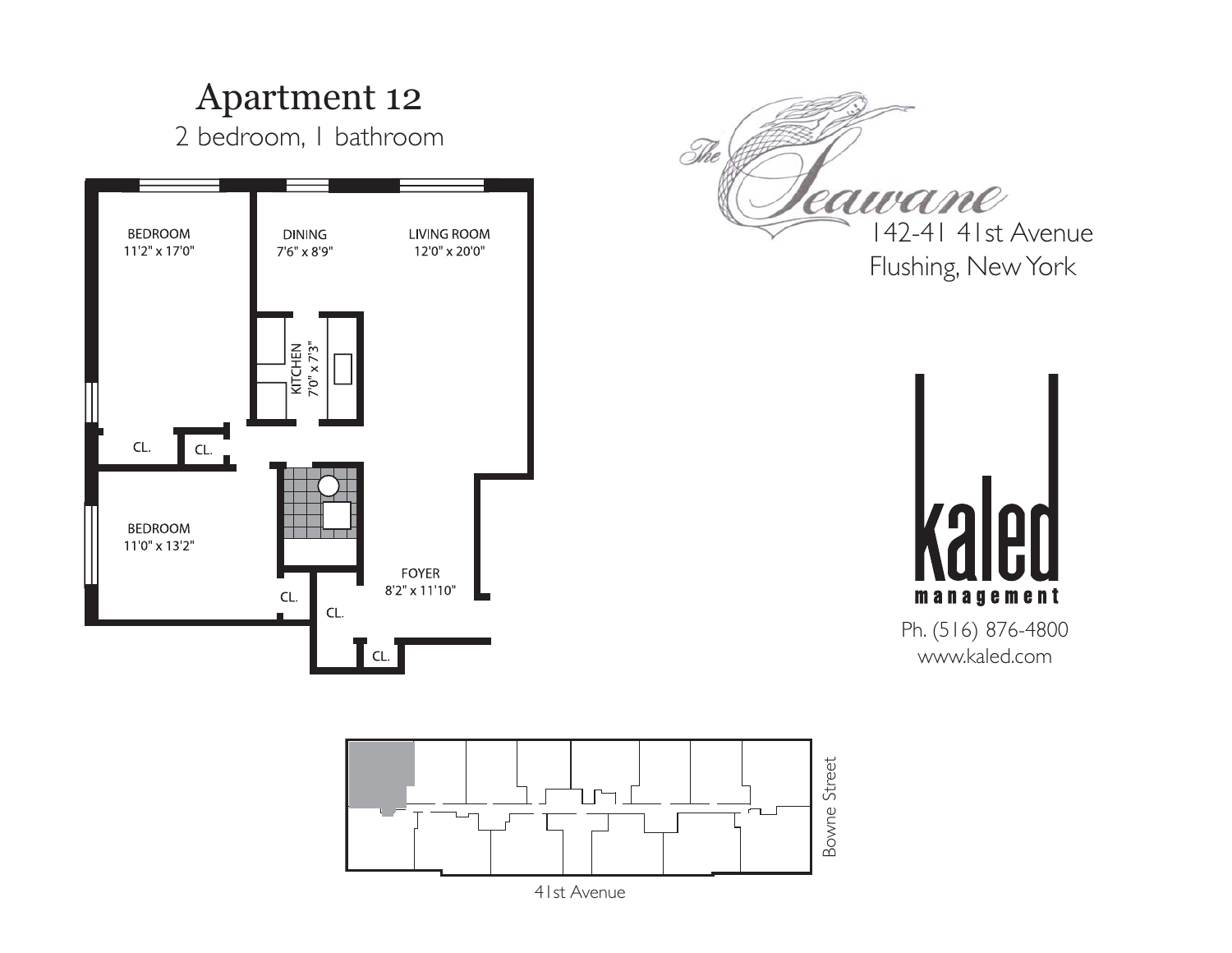![](_page_12_Figure_0.jpeg)

![](_page_12_Figure_1.jpeg)

41st Avenue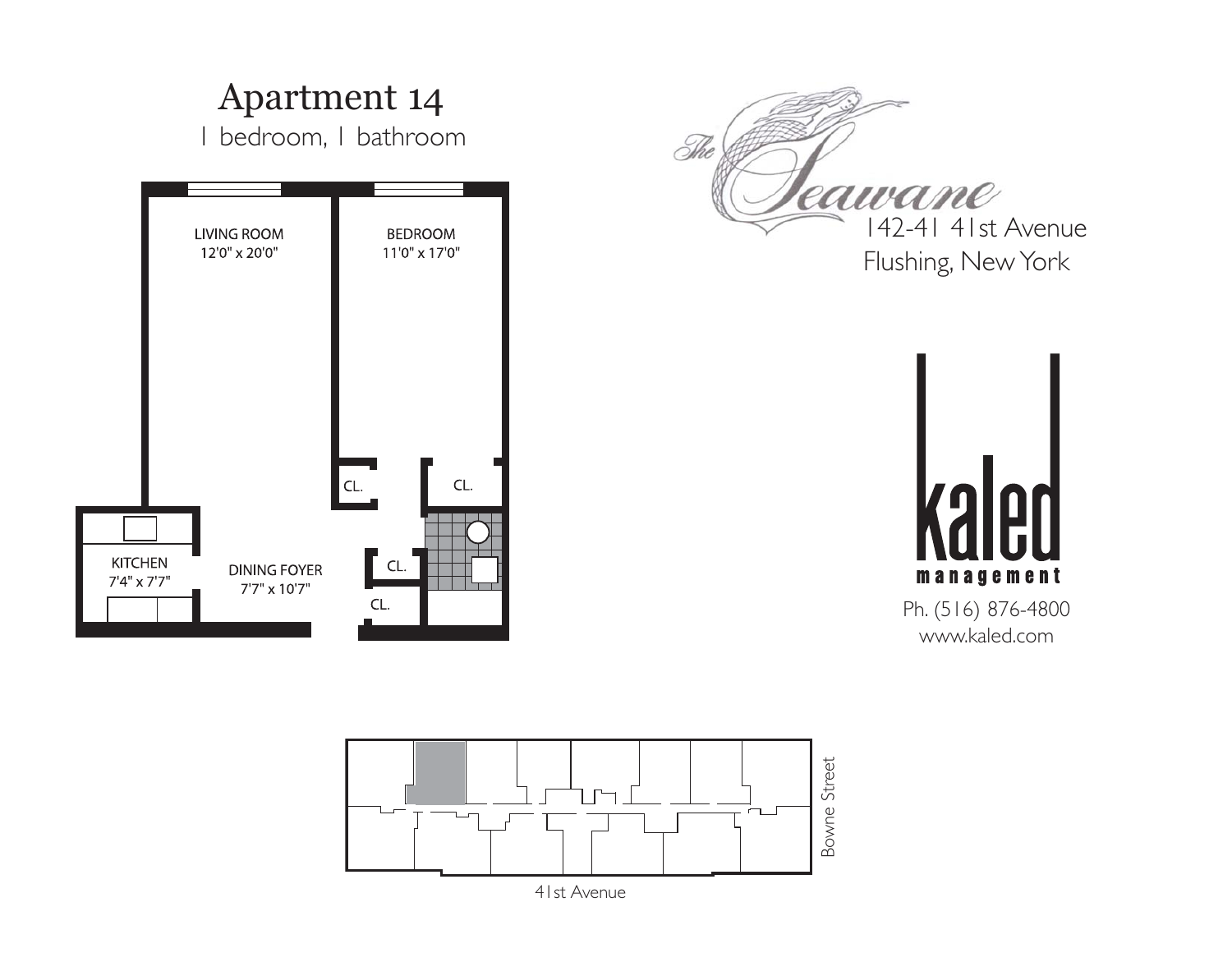![](_page_13_Figure_0.jpeg)

![](_page_13_Figure_1.jpeg)